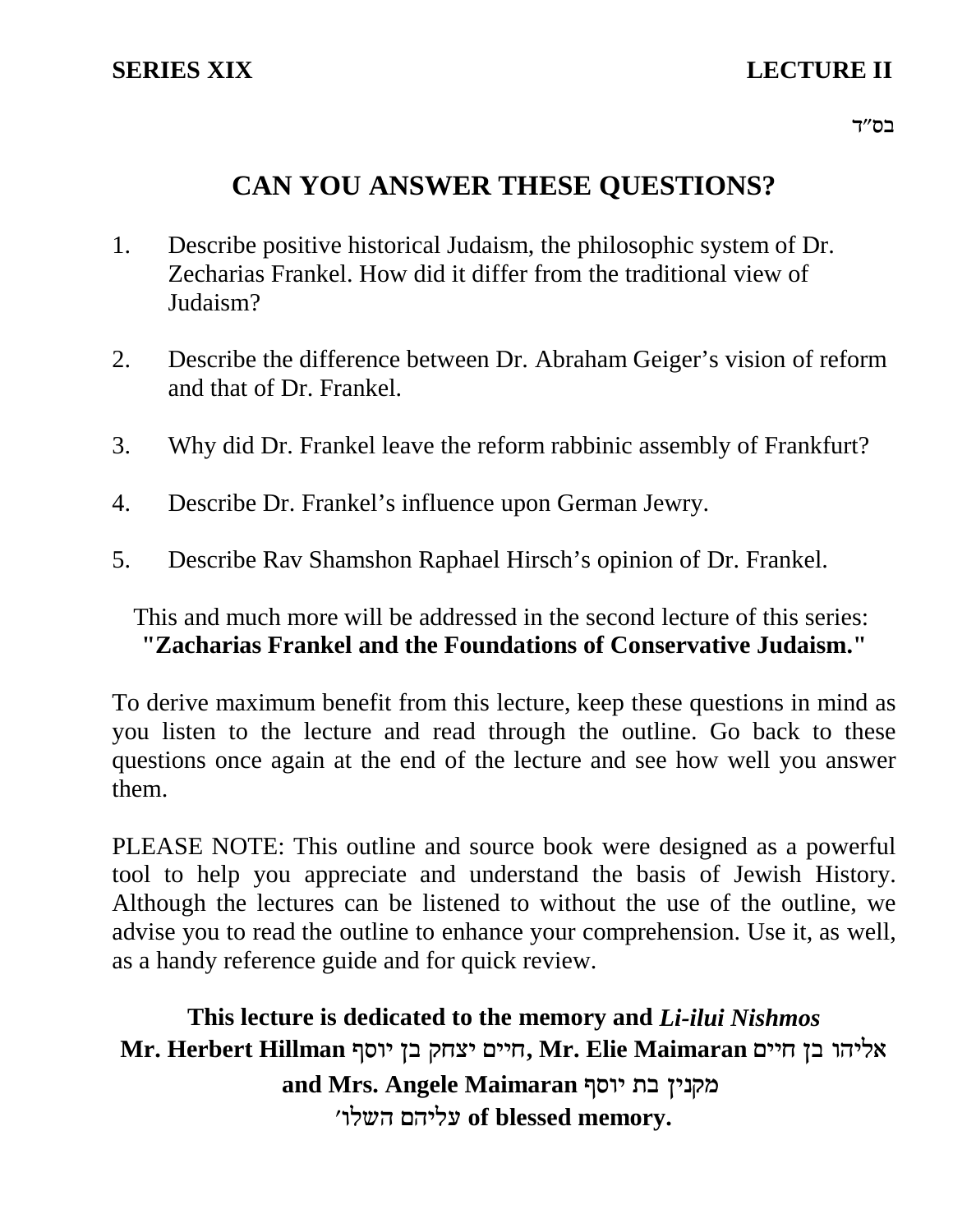### THE EPIC OF THE ETERNAL PEOPLE Presented by Rabbi Shmuel Irons

#### Series XIX Lecture #2

### ZACHARIAS FRANKEL AND THE FOUNDATIONS OF CONSERVATIVE JUDAISM

#### I. Progress and Reform

For us, the term synagogue does not mean the agglomeration of all the teachers of the synagogue, but the concrete understanding of Jewish teaching, whose progressive nature can be proved and which knows how to preserve the divine spirit of the Jewish religion through the course of the ages. The Synagogue of the Spirit follows principles different from those of a formal and fixed rabbinism which, happily, forms only a small fraction of our Judaism. In such rabbis we see a hierarchical authority which we reject as error. Hence we must hold up to obloquy all these apostles of regression. *Progress!*-that is our slogan. In Judaism, we distinguish between the kernel and shell, matter and form, the lasting and the ephemeral, the eternal and the temporal manifestation. This distinction is in the spirit of the synagogue, which disputes ceremonial law with Hillel but agrees with him that the whole law rests on *one* essential point. Israel needs more such teachers, and more and more of them do appear; for our time provides a natural school for such men, and in them we see the possibility and hope of complete Jewish regeneration. . . . But you men of regression! You who are kept in bonds by the spirit of the dark ages; you who misjudge the rights of the present and who can see in us nothing but frivolous iconoclasts, in vain do you battle against the necessity of change in religious life. . . . Learn wisdom from the sages of former centuries who paid attention to the heartbeat of the times. But if you reject organic change of ritual as heresy and apostasy, and declare its followers as non-Jews simply because they do not recognize all of the phrases of the old rite as obligatory prayers, then, as before, you will further hasten the ruin of our fathers' religion and will force the supporters of change to abandon you altogether. . . . Every attempt to stand in the way of, or even to suppress progress will be no more successful than Balaam's attempt to ban and curse, which turned into blessing. In the same way the latest reaction against the temple became helpful rather than harmful, especially since the enlightened teachers in Israel had an opportunity to express themselves in favor of progress. . . . We, therefore, offer these pages of rabbinic opinions to our contemporaries and posterity as a true *monument of progress* and confidently look to the future of which it is written (Jeremiah 31:33), "But this shall be the covenant that I will make with the house of Israel; After those days, says the L-rd, I will put My Torah in their inward parts, and write it in their hearts . . . for they shall all know Me, from the least of them to the greatest of them." . . . Hamburg, April 1842. Dr. M. Frankel, for the editorial board of the Temple Prayer Book. **Introduction to Theological Gutachten, the Collection of Approbations to the Revised Hamburg Temple Prayer Book**

II. Rabbi Zacharias Frankel, Champion of Moderate Reform

A. In these pages we shall emphasize the progress of Judaism. We shall conceive it to be our task to avoid the kind of negative reform which leads to complete dissolution, but instead, to show how the teachings of Judaism itself contain the possibility of progress. We need to talk and counsel together, because we share the deep sorrow over the threatening destruction of the synagogue and the undermining of its foundations. We have the sad conviction that, in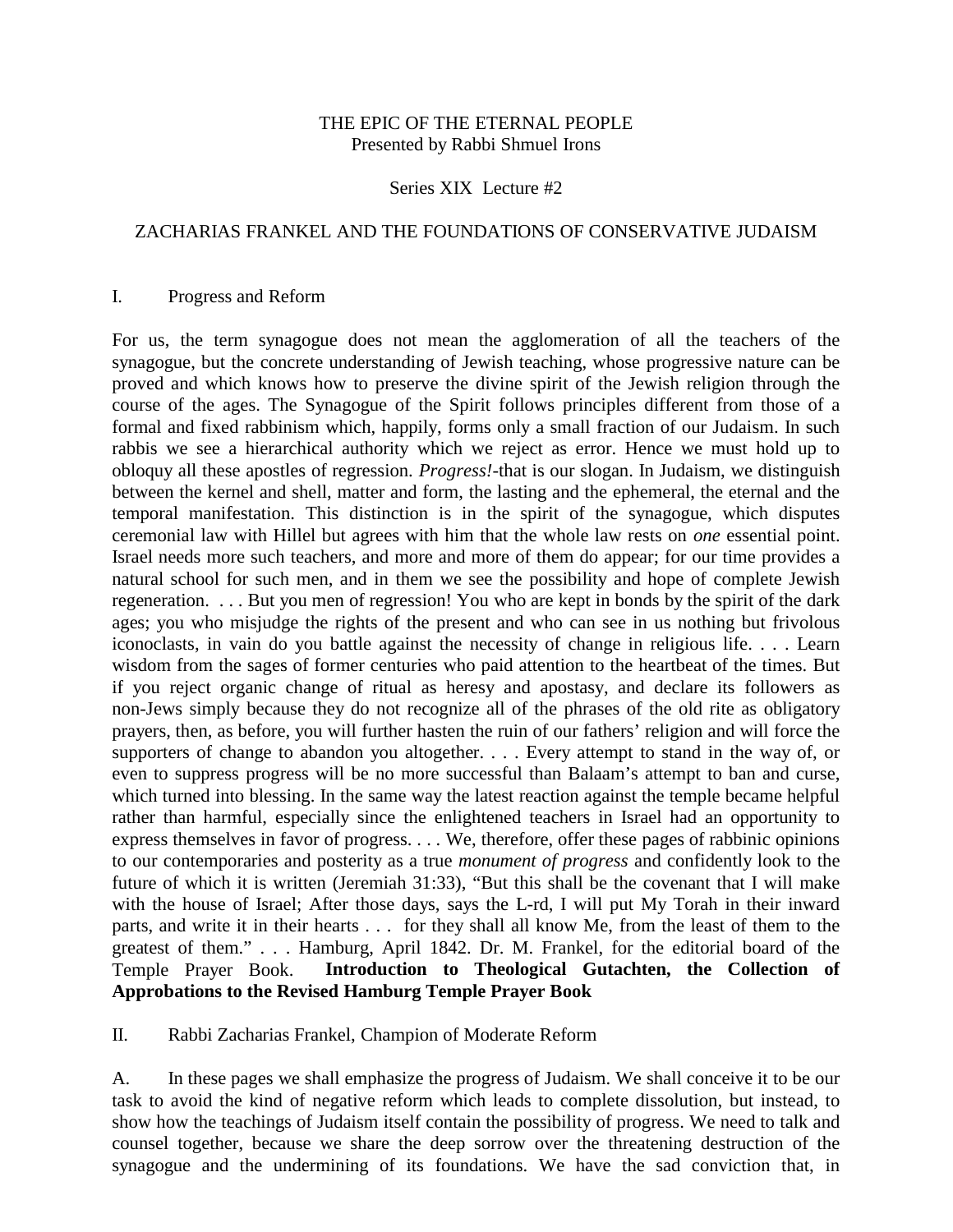dispensing with the unnecessary parts, we are also giving up too much of that which is necessary. Meanwhile, many people display nothing but a dull indifference instead of the deep religiosity of former days, and we notice that there are many who, misunderstanding the depths of Judaism, wish to dissolve it in the general mood of the modern age. The synagogue faces a crisis, but this must not dishearten us nor must we give way to doubts that it can be victorious, for the innermost content of Judaism is guaranteed both in its continued existence as well as in **its latent possibilities of self-development**. How such development shall take place must be determined by **scientific research based on positive historical foundations**. Not every point of view can predominate, not every hypothesis can succeed, but this must not discourage us from undertaking our investigations, and as long as they are begun with sincerity and dignity and are continued in a scientific manner, we may give room to the hope that even our weak attempts may lead to more mature studies and finally to results of practical utility.

For we must understand that there is nothing but disaster in that kind of absence of motion and deed behind which one looks in vain for certainties, or in that hesitance which fears to awaken new doubts or to provoke attacks upon traditions which heretofore have not been challenged. Such silence without defense encourages its opponents to make further attacks, and in its apathy there is admission of obvious weakness, which arouses doubts even amongst the neutrals.

We aim to secure that which can be maintained in our tradition, as well as **to eliminate that which disfigures the purity of our faith.** We want to oppose unworthy tampering with our tradition and at the same time eliminate all reasons for doing so. We want to reconfirm and reinforce; we want to alleviate all doubts. In order to do this it is our inescapable task to speak publicly, through worthy scientific study, about the nature, the eternity, and **the progress of Judaism** and to offer a guide for learning and further study.

Motivated by such thoughts, the editor, in cooperation with other theologians who share these convictions, has founded this monthly *Journal for the Religious Interests of Judaism.* **Zacharias Frankel, Chief Rabbi of Dresden, Prospectus for his publication, "***Zeitschrift fur die religiosen Interessen des Judenthums***" (***Journal for the Religious Interests of Judaism***)** *(the Rise of Reform Judaism, W. Gunther Plaut, p. 23)*

B. Time hurries onward and radical reforms are demanded, but we do not want to forget that not all demands of our time are justified. But on the other hand, we cannot overlook the fact that the long-standing immobility of the past needs rectification. Until a few decades ago, Judaism had for a long period been in a state of total immobility. It satisfied the people and, therefore, their teachers **did not have the right to introduce reforms** even if they had been able to transcend their age. The great gap between yesterday and today has still not been bridged, and **the will of our people is still firmly rooted in the past.** - As long as this will still pulsates strongly, we **cannot** and will not touch it; rather, it must be the desire of our teachers to gain the confidence of the people by leading them gently, so that ultimately they may be granted **the right to reform**.

Will these reforms then be valid? **When the will of the people is expressed through these teachers, when they make reforms in full knowledge of their time and in the spirit of the people what dictum, what authority could deny them this right?** The will of the people, this strong power which Judaism recognizes, this will be validated by **history and science** and represented by teachers of truth and loyalty to our faith would not these be valid? For some time now it has been suggested that a Synod be called where theologians would agree on reforms. But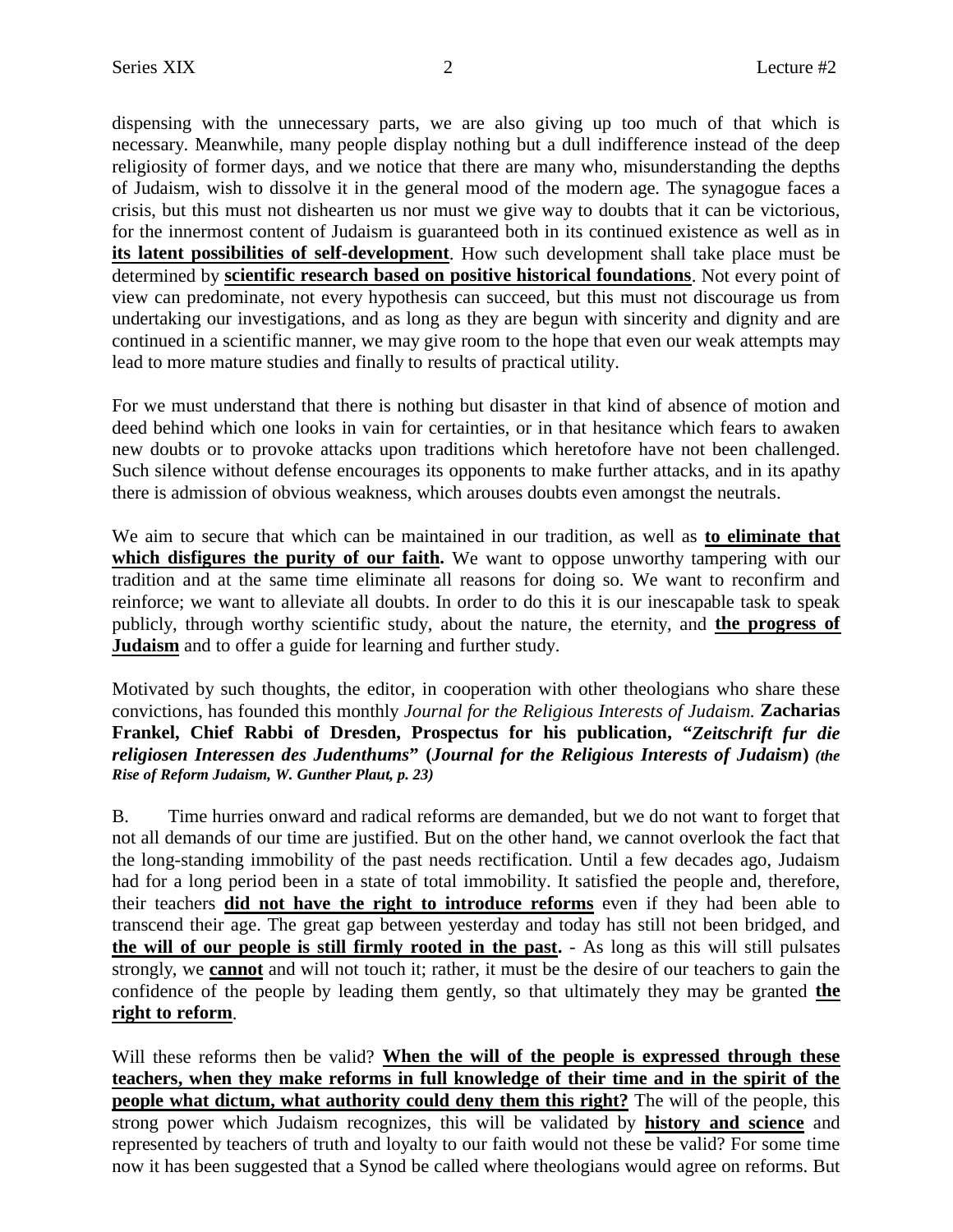a time for such a realization has not come as yet. **The theologians do not express the will of the people,** for they have not gained their general confidence, partly through their own fault, and partly because the popular will cannot be expressed as long as there is inner strife and as long as the struggle between the old and the new is fought so fervently. But time will heal and help to fill the gap between yesterday and today. The teachers will find in their own lack of success a new challenge to fulfil the duties which their position imposes upon them. Thus, they will become conscious of the will of the people and will become truly living representatives, and reforms will come, not out of the people's illness, but grow from living principles.

Representation of the total popular will and of science these are the two main conditions for a reform of Judaism. **Next to faith, the Jew puts his confidence in science**. His whole past history of study and mental orientation guarantees that, without a genuine science of Judaism, our theologians will never have any influence upon the people. In such a science, history too will find its just tribute and due recognition.

It would be too bold to anticipate the shape of a future which perhaps is not far away, and to determine whether it will find a common way for both faith and life. But at the same time it would be a total misreading of the great ferment of our time if on one hand one criticizes the status quo and on the other the lack of definitive reform. The opposites do not as yet permit of a compromise. Either reform will break itself on the wall of opposition, or it will dissolve tradition without displacing it and will destroy it without maintaining it through progress. - **We aim at a worthy representation of the total will of the people and at a science of Judaism.** These will lead us to our goal and aid us to find that measure for reforms which live not only in abstraction but can be translated into reality. Our slogan is *Moderate Reform* which, properly understood, will be Judaism's saving force and will contribute to its eternal continuity. **Zacharias Frankel, Chief Rabbi of Dresden, "***Moderate Reform***",** *Journal for the Religious Interests of Judaism Vol. I (the Rise of Reform Judaism, W. Gunther Plaut, p. 24)*

C. I have just come across the eighth issue of Dr. Frankel's *Zeitschrift* (*Journal for the Religious Interests of Judaism*) in which the editor denounces the Rabbinical Conference (which took place in June (1844) in Brunswick), with a bitterness which was painfully noticeable. Dr. Frankel announces to the world, at the end of his essay, that the Conference was a failure, and though he pretends to be greatly pained, one cannot avoid detecting a certain malicious gloating on his part. . . . And why did these men make an appearance? Only because they believed, by the mere fact that this Conference would come into being and reconvene annually, that the illnesses of Judaism might be healed. These men laid themselves open to public embarrassment, conscious of exposing their good name to criticism. . . . According to Dr. Frankel's utterances about the people, its sound mind and deep religiosity, it might almost seem as though pure wantonness had brought these men together, as though levity was the order of the day, something not to be forgiven a layman, much less so a group of rabbis. But has Dr. Frankel never been to Leipzig during the Fair? Has he never walked through the streets on a Sabbath or a holiday? Has he never seen a table d'hote or a similarly appointed place for eating and drinking? And he persumes to brag about the religious sense of the people! I do not exaggerate when I say that seven-eights of our German youth are completely estranged from any and all meaning of Jewish religious feelings; I claim that this cancer advances daily. And Dr. Frankel could not find the smallest word of praise, of love and encouragement, if not for the men of that Assembly, at least for an institution that has taken upon itself the task of finding a solution to this dilemma! I shall now proceed to discuss Dr. Frankel's accusations one be one. . . . Considering the cultural level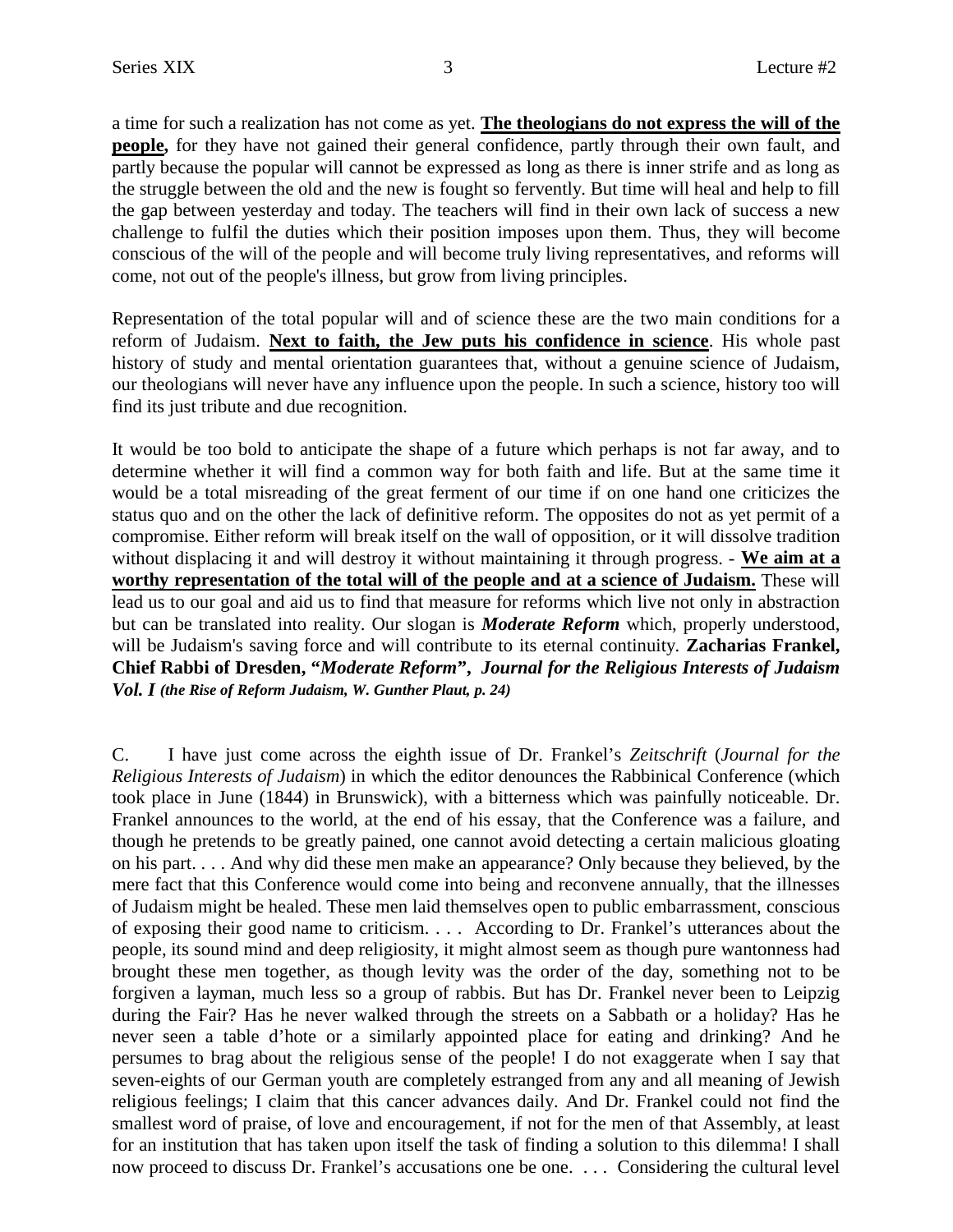of today's Jewry, how long do you believe people will continue to submit to a ceremony like that of Halitza (חליצה), how long do you think they will acquiesce to rules governing marital unions prohibited to a "Cohen"? If anywhere at all, it is right here where the damage ought to be repaired before it spreads too far. . . . Instead of helping this institution, which could be so beneficial to Judaism, to remain in existence, he chose to nip it in the bud. . . . **Samuel Hirsch (1815-1889), Chief Rabbi of the Grand Duchy of Luxembourg** *(the Rise of Reform Judaism, W. Gunther Plaut, p. 80-85)*

D. . . . The reform of Judaism, furthermore, is not a reform of faith but of practices demanded by law. These still live within the people and exercise their power. It is not our task to weaken this influence but rather to strengthen it as much as possible. We need pay no attention to those individual few who do not practice the customs; we are not a party, but ours is the task to care for the needs of the whole people. We must maintain their true sanctuary and prevent any schism in Israel; we must not bring new parties into existence but rather must reconcile those which exist already.

There is yet another principle to which we must hold and that is that of *science*, which must be the foundation, for this alone offers a secure path for progress. There are men in Israel who are not present at this Assembly, who do not belong to the circle of religious officials, yet whose presence is desirable because they possess the equipment for the science of Judaism. If that which will be decided here is to have validity, then those men, too, ought to be asked as was customary with *sh'elot uteshuvot* (Rabbinic responsa). The decisions of the Rabbinical Conference will in any case be weighed and examined outside of Conference and must make their way first by gaining the support of the experts. Only then will they achieve validity. It would be advisable, therefore, if, prior to voting on a subject, the matter would already be published in print.

Finally, says the speaker, he believes the Rabbinical Conference to be a very useful institution. However, he wishes to state that he will be able to approve of its meetings only as long as these will always keep in mind the whole of positive Judaism. . . . **Zacharias Frankel, Chief Rabbi of Dresden, Address to the Rabbinical Conference of Frankfurt on July 16, 1845**

E. . . . . To be sure, it is urgently necessary that a part of the service be held in German. However, I believe that Hebrew must predominate, for it carries with it the sentimental elements of edification and stimulation which otherwise are missing in our service. This edification and stimulation which otherwise is provided [for] by Hebrew, because we are thereby reminded that it is the language of revelation in which G-d spoke to Moses. For us, Hebrew in the worship service is necessary and it should be perhaps have been so ordered by law. Indeed, this would have been the case had our forefathers been able to imagine that we would ever attempt to forsake Hebrew. The old teachers who did permit another language at prayer only had weaklings in mind, who without such permission would not have found themselves at ease with a non-Hebrew prayer. But they never thought that Hebrew would be eliminated from the house of G-d. **Zacharias Frankel, Chief Rabbi of Dresden, Address to the Rabbinical Conference of Frankfurt on July 18, 1845**

F. To the honorable officers of the Second Rabbinical Conference in Frankfort: The maintenance of Judaism is the basic aim of my life and the goal of all my efforts for which I in my turn am prepared to bring every sacrifice. Hence, I find myself in irreconcilable opposition to contrary tendencies. Already at the second session of the Conference (July 16), I brought up the